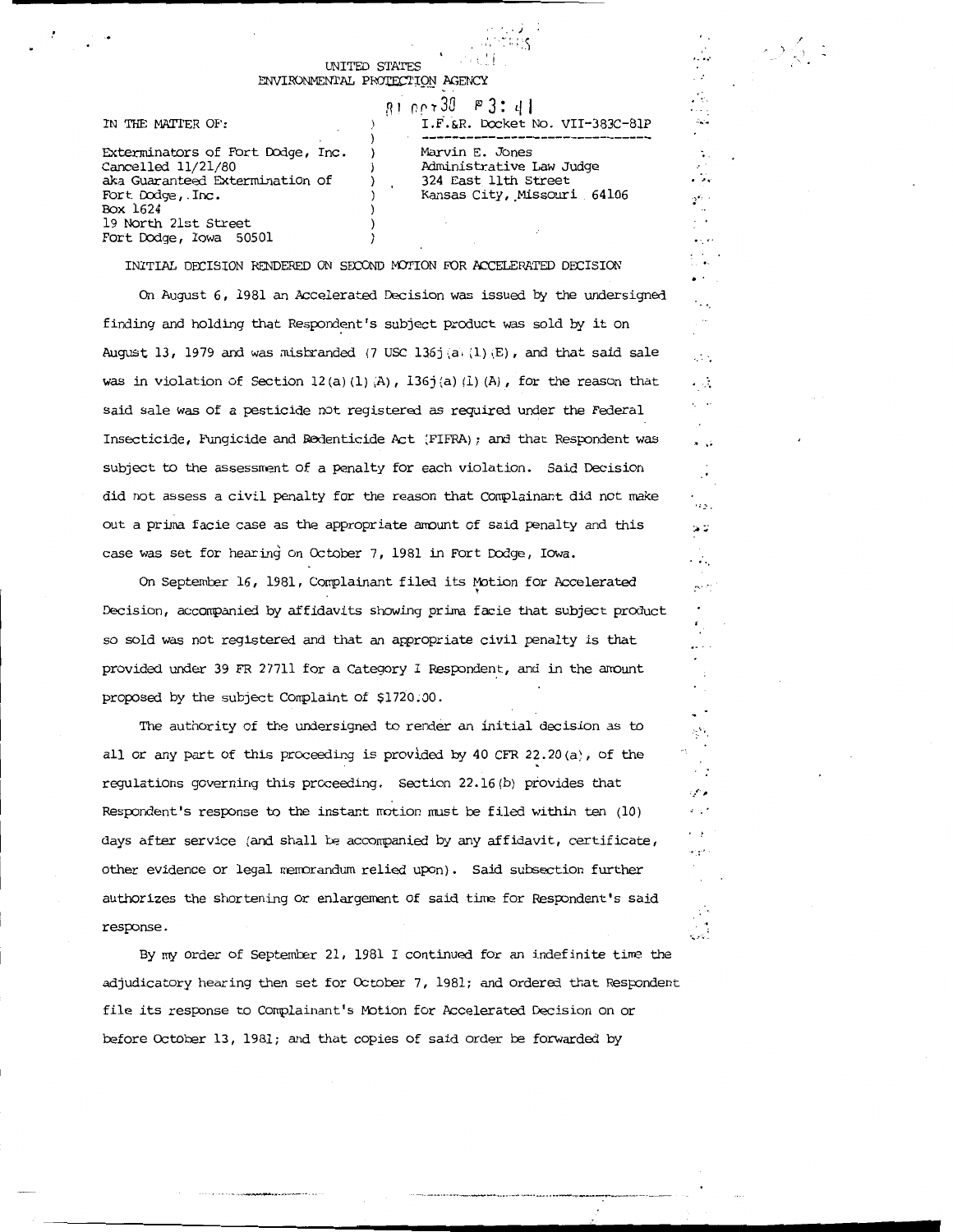certified mail to Mr. James Hetland, President of Respondent; to Mr. Alvin J. ' Ford, attorney in Sioux City, Iowa, who then represented Respondent and said James Hetland in a bankruptcy proceeding in the Northern District of Iowa, Central Division.

*, ...* '

, .. *i* 

i, a  $\star \infty$ 

 $\mathcal{L}_{\mathbf{z}}$ 

 $\zeta$  $\mathcal{L}_{\mathcal{A}}$ 

··.

 $\sim$  $\cdot$   $\cdot$ 

. •

 $\bullet$  is a ta di

 $\mathcal{L}_{\mathcal{L}_{\mathcal{L}}}$  $\mathbf{A}$  ,  $\mathbf{C}$ 

. . .

 $\mathcal{P}_{\mathcal{C}}$ 

. <sup>~</sup>  $\cdot\cdot\cdot$ 

,. •.;, .. .-.. ..

Mr. Ford responded on September 28, 1981 by advising, by letter to Conplainant that he had withdrawn as Respondent's attorney. No response has been received from Mr. Hetland. Under 40 CFR Section 22.20(a) the issuance of an accele rated decision is now authorized to be issued, as the allegations of said motion and its accompanying affidavits have been by the Respondent admitted. On the basis of Complainant's motion and the said affidavits filed herein by Conplainant, I make the following.

### FINDINGS OF FACT

1. As found by my Accelerated Decision, issued August 6, 1981, Respondent's product FLY SPRAY FOR MACHINES was, when sold to Happy Chef, Cherokee, Iowa on August 13, 1979, not registered under Section 3 of the Act in violation of Section  $12(a) (1) (A)$ , 7 USC  $136j(a) (1) (A)$ . On the basis of the record herein, !'further find that said product was "misbranded" in violation of 7 USC 136j(a) $(1)$  $(E)$ .

2. Respondent Exterminators of Fort Dodge, also known as Guaranteed Extermination of Fort Dodge (Iowa) does not and never has had a pesticide product containing Resmethrin registered with the Administrator of United States Environmental Protection Agency under Section 3 of the Act (FIFRA). Further there are no pending applications made by Respondent for registration under Section 3 of FIFRA (Of a product containing Resmethrin.) (See Affidavit' of Franklin D.R. Gee filed with Conplainant's said motion. J

3. For purposes of determining an appropriate civil penalty to be assessed herein, Respondent was properly placed in Category I as its gross sales for the calendar year 1979 were less than \$100,000.00. (see Guidelines for Assessment of Civil Penalties 39 FR 27713 et seq., and· see Affidavit of Judith M. Sturgess filed with said notion.)

4. Respondent is licensed as a pesticide applicator and, as such, has knowledge of the Act and pesticide regulations. The penalty was thus calculated by affiant Sturgess using said Guidelines section "Non-Registered, Knowledge/ No Application Submitted" to indicate the level of gravity to be considered **with** reference to the subject violation.

 $\overline{\phantom{0}}$ 

,·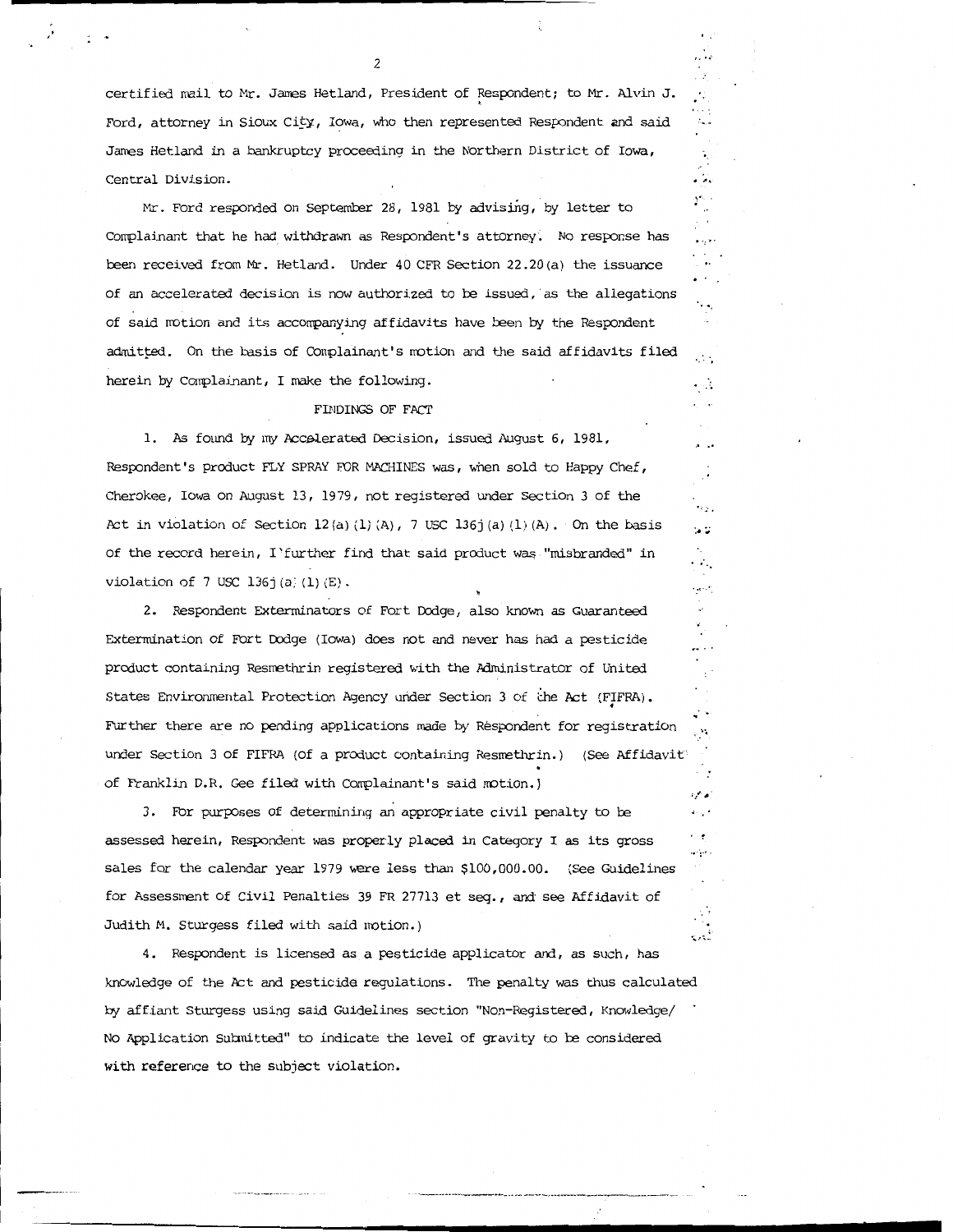5. Subject product failed to bear a product registration number, names and address of producer, the net weight of contents, as well as "directions for use" and "precautionary statements." (Sturgess affidavit.)

3

on consideration of Complainant's said motion, affidavits attached ...<br>On consideration of Complainant's said motion, affidavits attached ... thereto and the Findings of Fact hereinalove set forth I make the following.

#### CONCLUSIONS OF LAW

1. Respondent violated Section (a) (1) (A) of the Act by selling on August 13, 1979 subject pesticide which was not registered under Section 3 of the Act.

2. Respondent said product so sold was misbranded in violation of Section  $12(a) (1) (E)$  of the Act.

3. An appropriate civil penalty to be assessed for the said violation, herein established is the sum of \$1720.00

#### PROPOSED FINAL ORDER

Having considered the entire record and based on the Findings of Fact  $\ddots$ and Conclusions of Law herein it is proposed that the following Order be issued:

## FINAL ORDER $^{\mathrm{l}}$

Pursuant to Section 14 (a) (1) of the Act, a civil penalty of  $$1720.00$  is assessed against Respondent EXTERMINATORS OF FORT DODGE, INC. aka Guaranteed Extermination of Fort Dodge, Inc. for violations of said Act which have been established, by the record on the basis of the Complaint issued on March 23, 1981, and Respondent is ordered to pay the same by cashier's or certified  $\langle$ check, forwarded to the Regional Hearing Clerk and payable to the Treasurer, United States of America, within sixty (60) days of the receipt of this order.

This Initial Decision signed and filed this 26th day of October 1981 at Kansas City, Missouri.

Marvir E.

·

 $\sigma\sim 10^{-11}$  $\sim$ 

it s

 $\mathcal{N}_{\text{c}}$  .

 $\bullet$  is a

 $\sim 1.5$ ÷А . .

 $\mathbf{x} \in \mathbb{R}^2$  $\cdot$ .

≫.

 $\cdot$  . مبرد

. <u>.</u>

 $\ddotsc$ 

والجود  $\omega$   $\approx$ 

·.;. ...... ..

Administrative Law Judge

----------------------------------...

 $1$  The Initial Decision and the proposed Final Order assessing a civil penalty shall become the final order of the Administrator unless appealed or reviewed as provided in 40 CFR 22.27 (c).

-